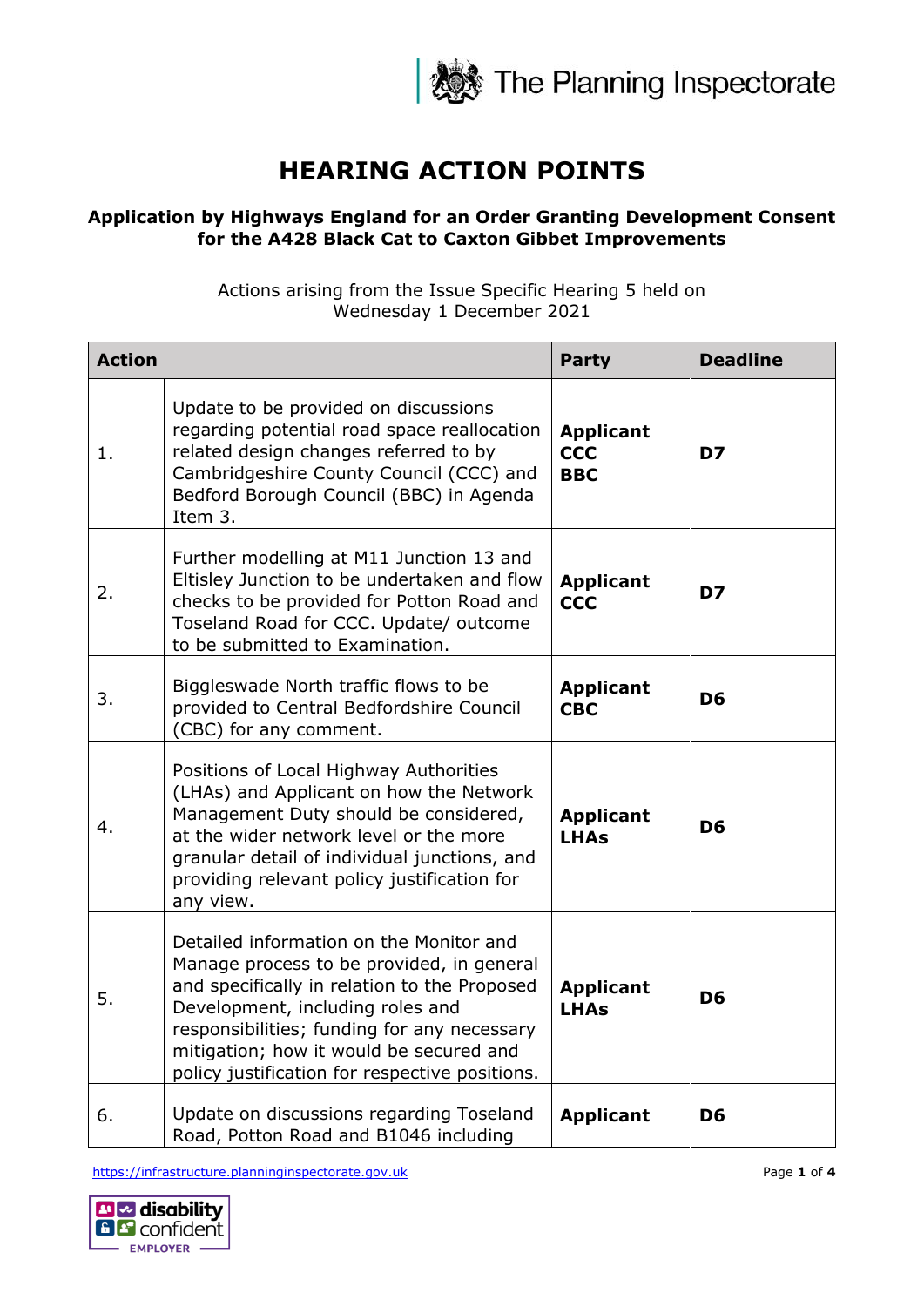

|     | date for submission (within the<br>Examination). A side-by-side comparison<br>of the requested arrangement of CCC<br>compared to the current proposal of the<br>Applicant to be provided to the<br>examination.                                                                                                            |                                |                |
|-----|----------------------------------------------------------------------------------------------------------------------------------------------------------------------------------------------------------------------------------------------------------------------------------------------------------------------------|--------------------------------|----------------|
| 7.  | Protective Provisions from East West Rail<br>Company (EWR) and justification for<br>them. Applicant's response, including any<br>counter proposal and justification.                                                                                                                                                       | <b>EWR</b><br><b>Applicant</b> | D <sub>6</sub> |
| 8.  | Camcycle representation made at Hearing<br>to be provided to the Examination to<br>include any points made in addition to<br>those previously submitted.                                                                                                                                                                   | <b>Camcycle</b>                | D <sub>6</sub> |
| 9.  | Signposting to where in the application the<br>various proposed signalised crossings are<br>described. If considered to be ancillary<br>works, full justification as to why this is<br>the case, such as reference to other made<br>Development Consent Orders and why a<br>change request is not considered<br>necessary. | <b>Applicant</b>               | D <sub>6</sub> |
| 10. | Item 6b appendices error to be corrected                                                                                                                                                                                                                                                                                   | <b>Applicant</b>               | D <sub>6</sub> |
| 11. | Recent examples of how construction<br>Heavy Goods Vehicles (HGV) movements<br>have been included or estimated in other<br>linear road Nationally Significant<br>Infrastructure Projects.                                                                                                                                  | <b>Applicant</b>               | D <sub>6</sub> |
| 12. | CCC to confirm current status and details<br>of proposal to restrict HGV traffic through<br>Hilton.<br>Applicant to consider whether construction<br>HGV traffic should be subject to route<br>restriction through Hilton.                                                                                                 | <b>CCC</b><br><b>Applicant</b> | D <sub>6</sub> |
| 13. | Item 6d - Clarification and justification of<br>how monitoring of construction impacts                                                                                                                                                                                                                                     | <b>Applicant</b>               | D <sub>6</sub> |

[https://infrastructure.planninginspectorate.gov.uk](https://infrastructure.planninginspectorate.gov.uk/) Page **2** of **4**

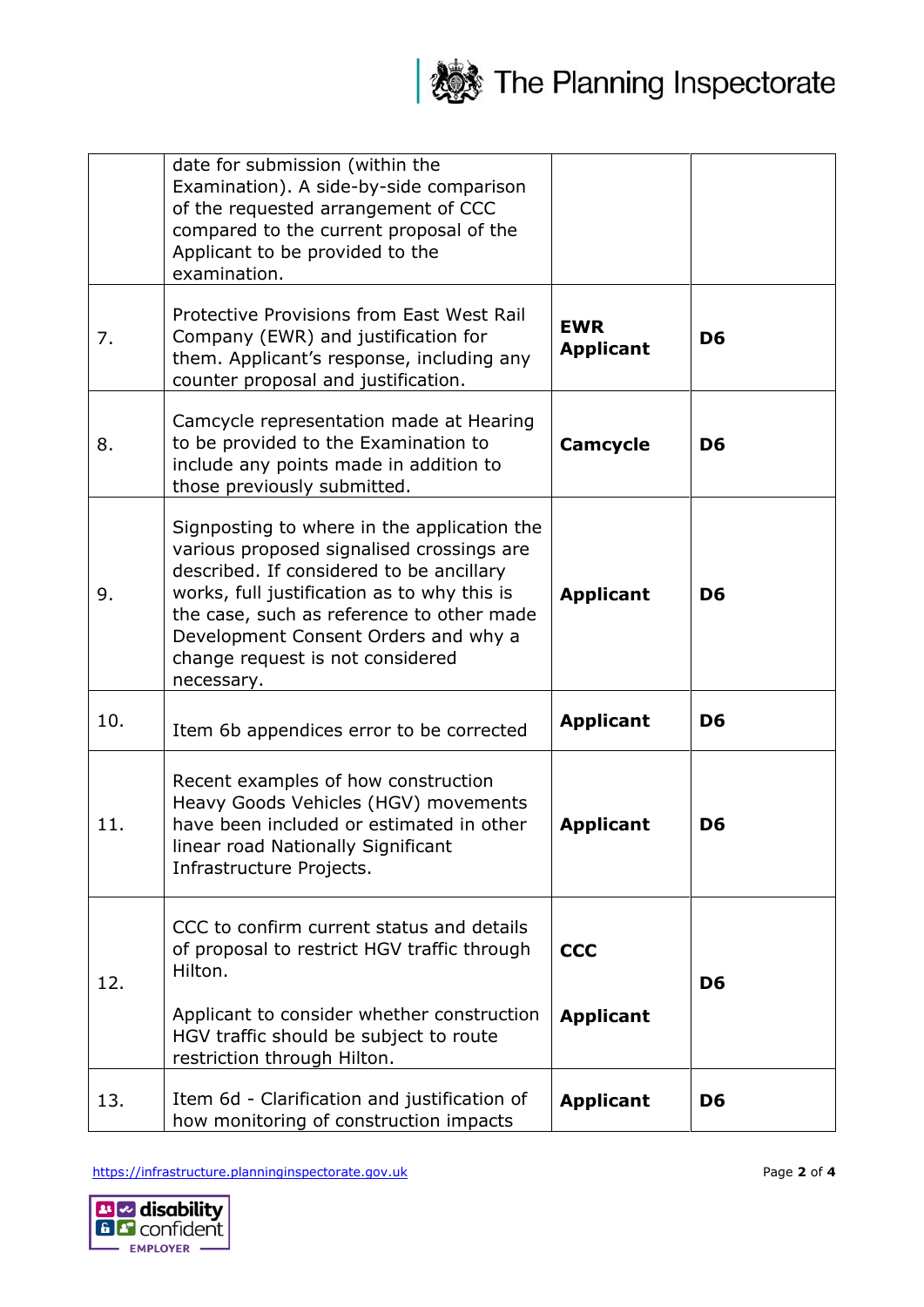

|     | will be undertaken. Details to be<br>incorporated into the Monitor and Manage<br>note (Point 5), albeit to be kept clearly<br>distinct. Further details regarding<br>contractual monitoring associated with<br>construction HGV routing to be provided.<br>Explanation as to how any baseline for<br>monitoring purposes would be established. |                                              |                |
|-----|------------------------------------------------------------------------------------------------------------------------------------------------------------------------------------------------------------------------------------------------------------------------------------------------------------------------------------------------|----------------------------------------------|----------------|
| 14. | Explanation as to how and why Local<br>Transport Note 1-20 should be embedded<br>in the design principles document and the<br>design of specific infrastructure associated<br>with the Proposed Development. Possibly<br>through a marked-up copy of the design<br>principles document.<br>Submission of Local Transport Note 1-20             | <b>Camcycle</b><br><b>CCC</b>                | D <sub>6</sub> |
| 15. | to the Examination Library.<br>What specific changes would be needed to<br>particular parts of the Design Principles<br>document, so as to affect the design of<br>specific components of the Proposed<br>Development. Marked up changes<br>requested.                                                                                         | <b>Interested</b><br><b>Parties</b><br>(IPS) | D <sub>6</sub> |
| 16. | Comparison information with other<br>Nationally Significant Infrastructure<br>Project linear road schemes, such as for<br>the A14, in terms of consultation<br>undertaken at detailed design stage.                                                                                                                                            | <b>Applicant</b><br><b>IPs</b>               | D <sub>6</sub> |
| 17. | Joint position statement from CBC and the<br>Applicant on the discussions regarding<br>noise and mitigation measures, which also<br>highlights 'Agreed' and 'Not Agreed'<br>matters.                                                                                                                                                           | <b>Applicant</b><br><b>CBC</b>               | D <sub>6</sub> |
| 18. | Meeting between CBC and Applicant to<br>discuss potential air quality mitigation<br>measures for Sandy and a note<br>summarising to be submitted to<br>examination.                                                                                                                                                                            | <b>Applicant</b><br><b>CBC</b>               | D <sub>6</sub> |

[https://infrastructure.planninginspectorate.gov.uk](https://infrastructure.planninginspectorate.gov.uk/) Page **3** of **4**